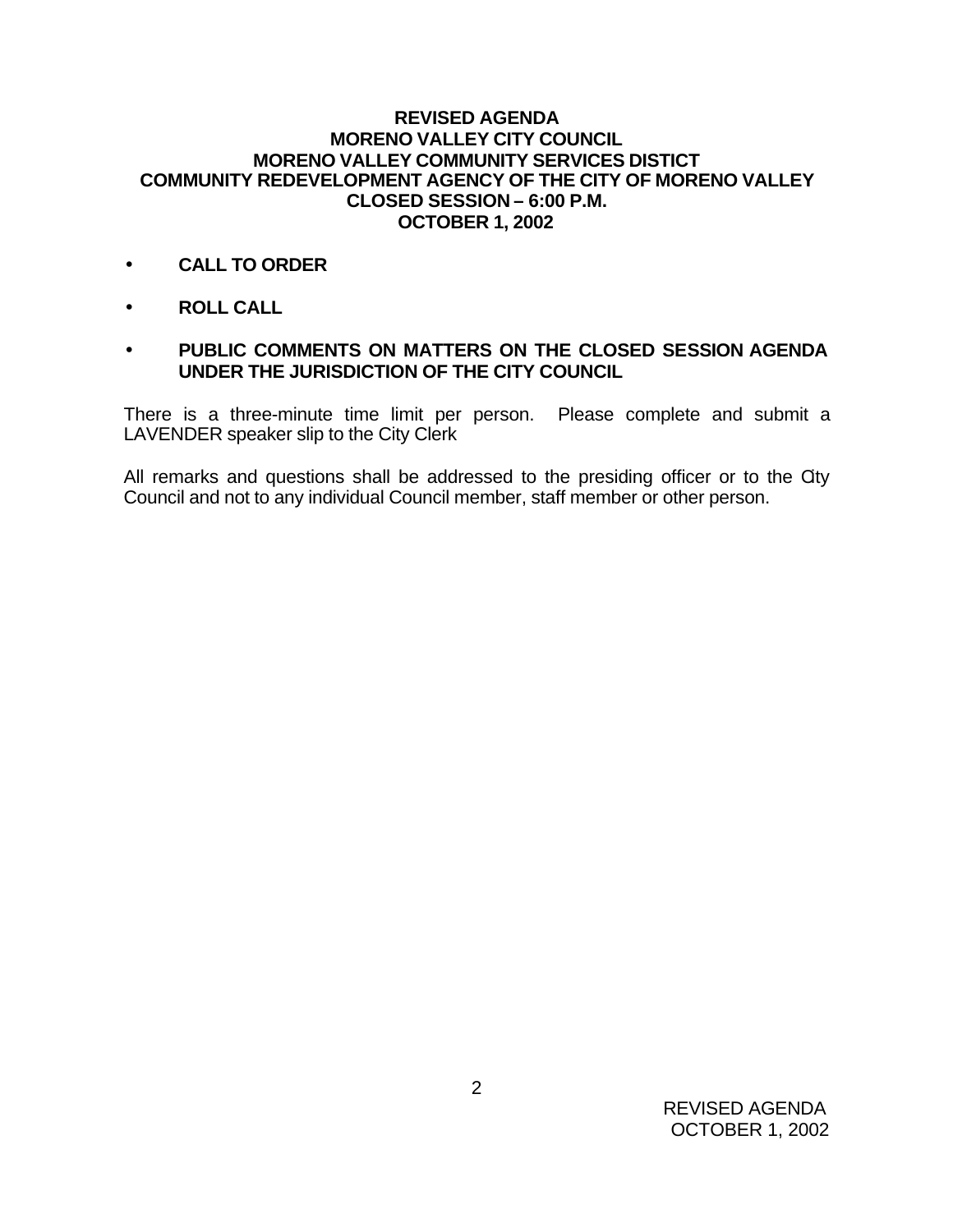## **CLOSED SESSION**

A Closed Session of the City Council of the City of Moreno Valley will be held in the Finance Conference Room, Second floor, City Hall. The City Council will meet in Closed Session to confer with its legal counsel regarding the following matter(s) and any additional matter(s) publicly and orally announced by the City Attorney in the Council Chamber at the time of convening the Closed Session. The Closed Session will be held pursuant to Government Code:

1) SECTION 54956.9(a) – CONFERENCE WITH LEGAL COUNSEL – EXISTING **LITIGATION** 

a) Case: *Todd Pikup v. City of Moreno Valley*

Court: Riverside Superior Court<br>Case No.: RIC 356635 RIC 356635 b) Case: *Helen Reilly v. City of Moreno Valley, et. al.* Court: Riverside Superior Court Case No.: RIC 366748 c) Case: *Laure Scott v. City of Moreno Valley* Court: Riverside Superior Court Case No.: RIC 368614 d) Case: *Tiffany Lane, a Minor by and through her Guardian Ad Litem, Don Lane v. City of Moreno Valley, et. al.* Court: Riverside Superior Court Case No.: RIC364340 e) Case: *ADAD LLC v. City of Moreno Valley, et. al.* Court: Riverside Superior Court Case No.: RIC 374644 f) Case: *W.B. Walton v. City of Moreno Valley, et. al.* Court: Riverside Superior Court Case No.: RIC 377795 g) Case: *Sierra Lathing, Inc. v. City of Moreno Valley, et. al.* Court: Riverside Superior Court Case No.: RIC 281662 h) Case: *Lockheed Martin Corporation v. RCHCA, et. al.* Court: U.S. District Court Central District of California Eastern **Division**